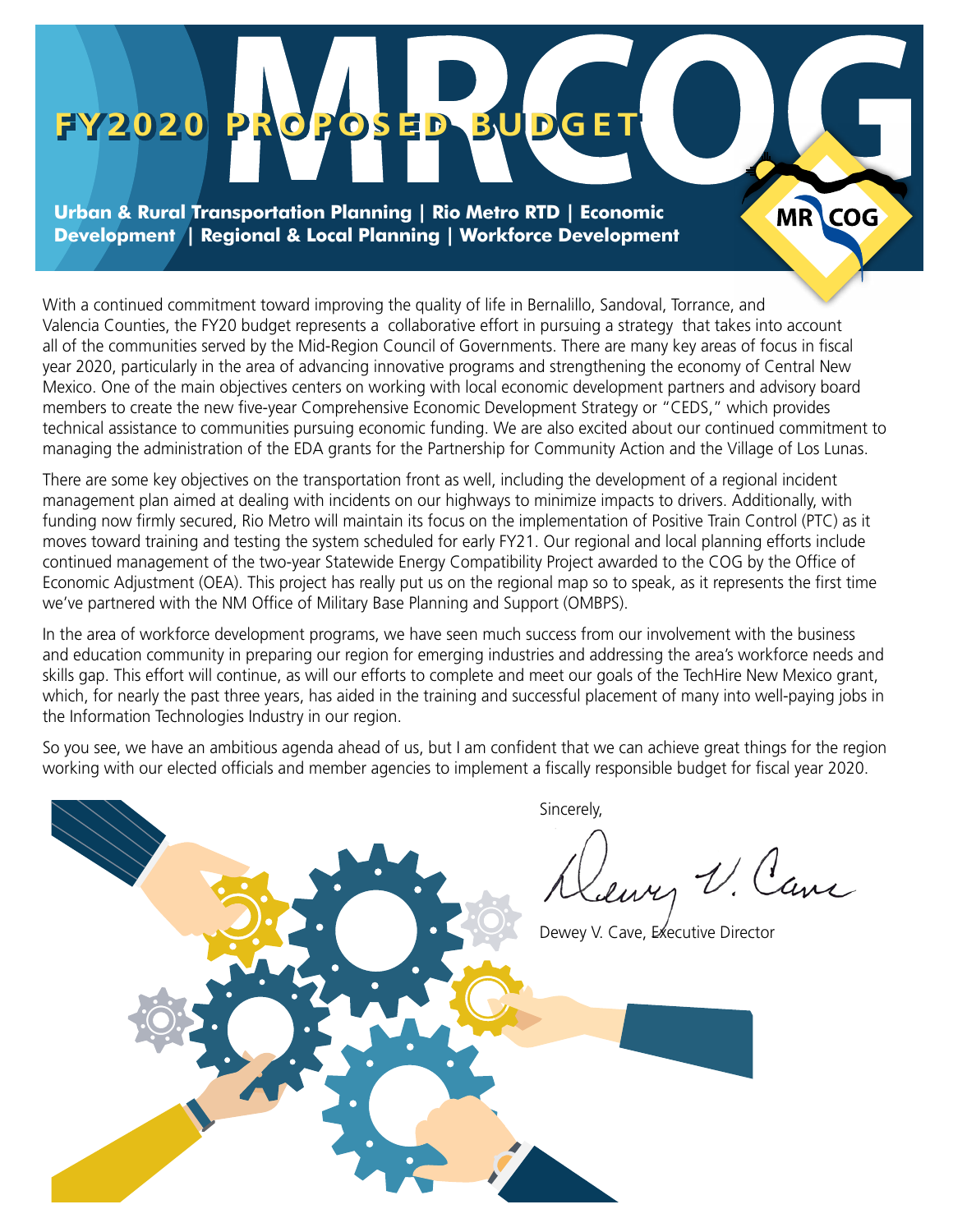

# **FY2020 FULL BUDGET**

|                                                                                                                                                                                                                                                                                                                                                                                                                                  | <b>FY2019</b><br><b>Approved</b>                                                                | <b>FY2019</b><br><b>Estimated</b>                                                              | <b>FY2020</b><br><b>Proposed</b>                                                        |
|----------------------------------------------------------------------------------------------------------------------------------------------------------------------------------------------------------------------------------------------------------------------------------------------------------------------------------------------------------------------------------------------------------------------------------|-------------------------------------------------------------------------------------------------|------------------------------------------------------------------------------------------------|-----------------------------------------------------------------------------------------|
| <b>Program Name</b>                                                                                                                                                                                                                                                                                                                                                                                                              | <b>Budget</b>                                                                                   | <b>Expenses</b>                                                                                | <b>Budget</b>                                                                           |
| <b>Regional Transportation Planning</b><br>Unified Planning Work Program (UPWP) - FHWA<br>Unified Planning Work Program (UPWP) - FTA<br>Unified Planning Work Program (UPWP) - Other<br>REACH Grant - Presbyterian Complete Streets Grant<br>Regional Transportation Planning Organization (RTPO)<br>Traffic Surveillance Program<br>Travel Time Program<br>Ortho Digital Photography<br><b>UNM/CNM Transportation Study-FTA</b> | \$887,706<br>410,646<br>200,000<br>70,693<br>110,250<br>432,000<br>423,814<br>474,322<br>68,325 | \$749,725<br>315,233<br>188,693<br>39,547<br>103,816<br>392,034<br>98,970<br>362,693<br>68,325 | \$1,131,633<br>387,058<br>211,307<br>72,054<br>106,250<br>440,000<br>549,795<br>424,000 |
| <b>Rio Metro</b><br>Rio Metro Operations                                                                                                                                                                                                                                                                                                                                                                                         | 7,700,000                                                                                       | 7,313,760                                                                                      | 7,800,000                                                                               |
| <b>Economic Development</b><br>Economic Development Administration<br>Agribusiness<br>Regional Transportation and Logistics Study<br>Grant Administrator for EDA Capital Grants                                                                                                                                                                                                                                                  | 116,667<br>62,000<br>7,250<br>75,000                                                            | 116,667<br>14,425<br>2,742<br>14,090                                                           | 116,667<br>39,566<br>2,674<br>60,910                                                    |
| <b>Regional and Local Planning</b><br>Local Government Planning Assistance (LPA)<br>Community Adjustment Planning Assistance (OEA Grant)<br>Comprehensive Plans                                                                                                                                                                                                                                                                  | 169,429<br>678,947<br>42,973                                                                    | 139,644<br>127,564<br>29,809                                                                   | 198,000<br>509,660<br>13,164                                                            |
| <b>Workforce Development Programs</b><br>Workforce Investment Act (WIA) AE/FA<br>TechHire Program                                                                                                                                                                                                                                                                                                                                | 900,062<br>648,000                                                                              | 820,226<br>345,216                                                                             | 1,300,000<br>772,426                                                                    |
| <b>General Fund</b><br>Capital Outlay<br>Professional Services<br><b>Operating Costs</b><br>Lease<br>Overhead in excess of indirect cost allocation                                                                                                                                                                                                                                                                              | 235,000<br>18,000<br>62,000<br>45,000                                                           | 38,372<br>18,000<br>53,521<br>35,796                                                           | 250,000<br>18,000<br>63,521<br>45,000<br>200,000                                        |
| <b>TOTAL EXPENDITURES</b>                                                                                                                                                                                                                                                                                                                                                                                                        | \$13,838,084                                                                                    | \$11,388,869                                                                                   | \$14,711,685                                                                            |
| <b>Sources of Funds/Revenues</b><br>Federal<br>State<br>Local<br>Other<br>Membership Dues<br>Lease<br>Indirect cost allocation in excess of overhead                                                                                                                                                                                                                                                                             | \$2,689,285<br>84,715<br>9,448,062<br>675,210<br>567,382<br>45,000                              | \$1,653,006<br>82,578<br>8,667,896<br>437,425<br>567,382<br>35,796<br>100,000                  | \$3,556,433<br>99,000<br>9,311,307<br>540,314<br>568,046<br>45,000                      |
| <b>TOTAL REVENUES</b>                                                                                                                                                                                                                                                                                                                                                                                                            | \$13,509,654                                                                                    | \$11,544,082                                                                                   | \$14,120,099                                                                            |
| Revenues over (under) expenditures<br><b>Beginning Fund Balance</b><br><b>Ending Fund Balance</b>                                                                                                                                                                                                                                                                                                                                | \$(328, 430)<br>\$1,137,818<br>\$809,388                                                        | \$155,214<br>\$1,715,784<br>\$1,870,998                                                        | \$(591, 585)<br>\$1,870,998<br>\$1,279,412                                              |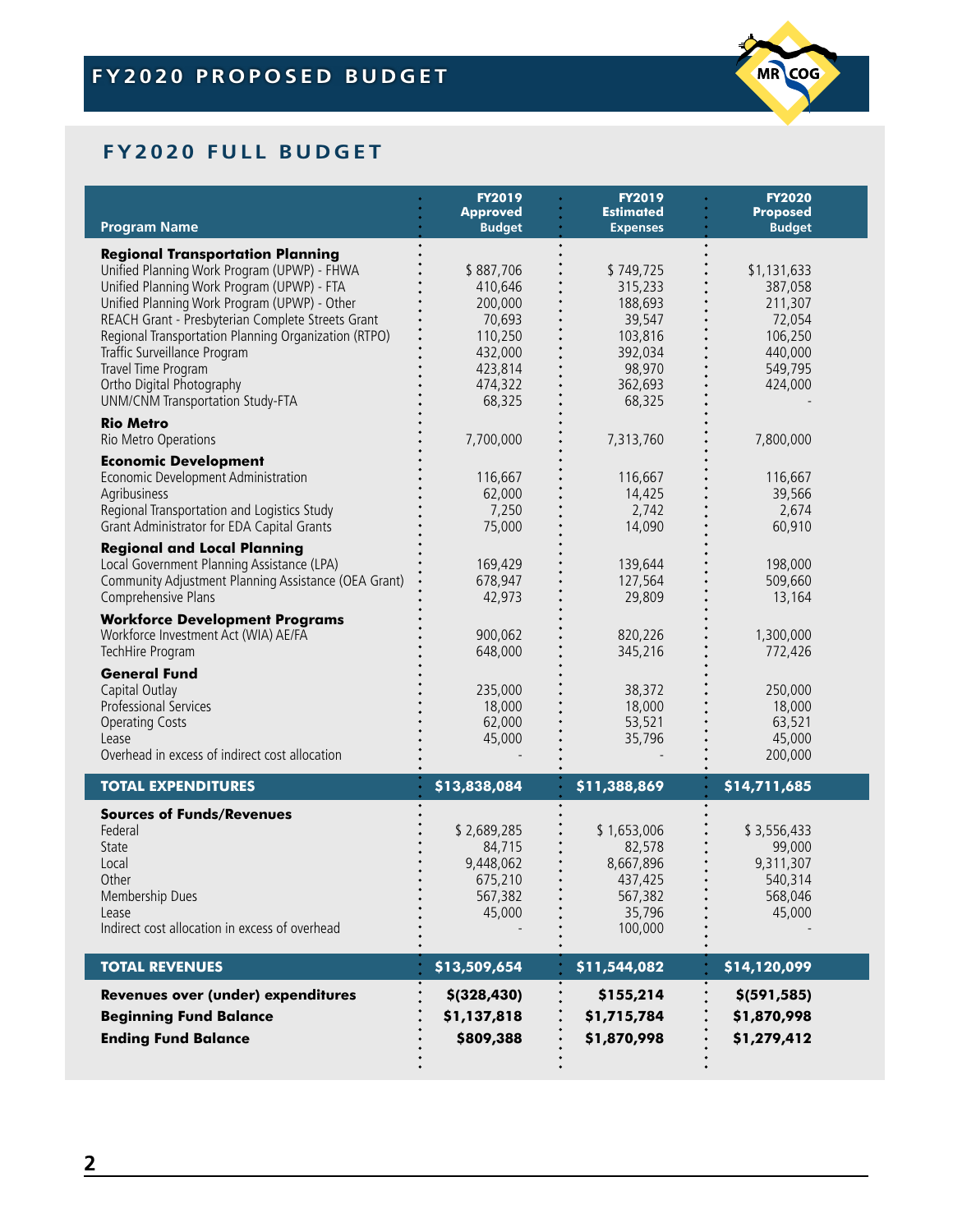

# **FY2020 PROGRAMS**

#### **TRANSPORTATION PLANNING**

| <b>Budget</b>                                     | FY19 Appr. | FY19 Est. | FY20 Prop.  |
|---------------------------------------------------|------------|-----------|-------------|
| Unified Planning Work Program (UPWP) - FHWA       | \$887,706  | \$749,725 | \$1,131,633 |
| Unified Planning Work Program (UPWP) - FTA        | 410,646    | 315,233   | 387.058     |
| Unified Planning Work Program (UPWP) - Other      | 200,000    | 188.693   | 211,307     |
| REACH Grant - Presbyterian Complete Streets Grant | 70,693     | 39.547    | 72.054      |
| Travel Time Program                               | 423,814    | 98.970    | 549,795     |
| Ortho Digital Photography                         | 474,322    | 362,693   | 424,000     |

- Monitor progress of Futures 2040 Metropolitan Transportation Plan (MTP) and process amendments if necessary.
- Continue development of Connections 2040 MTP Update for final adoption in Spring 2020.
- Maintain the current FFY 2018-2023 Transportation Improvement Program (TIP) and process revisions as necessary.
- Finalize and implement the FFY 2020-2025 Transportation Improvement Program (TIP) and process revisions as necessary.
- Collect, analyze and disseminate new socioeconomic data, Census transportation data and regional household travel survey results for integration into the travel demand model.
- Assist in preparations by agencies for conducting the 2020 U.S. Census.
- GIS and Interactive Mapping: continue implementation of a cloud-based, collaborative on-line management system for maps, data, and other geospatial information.
- Maintain and update, as necessary, the Congestion Management Process in the Albuquerque Metropolitan Planning Area (AMPA), including collection of travel time data across the region.
- Continue assistance with the implementation of the Regional Transportation Management Center.
- Coordinate the Intelligent Transportation Systems (ITS) activities and maintenance of the AMPA Regional ITS Architecture.
- Coordinate the development of a regional incident management plan for coordinating responses to incidents on Interstate and arterial highways in order to minimize impacts to drivers. This is a joint project with NMDOT, Albuquerque, Bernalillo County and Rio Rancho.
- Assist various governmental agencies with their planning efforts to include moving transportation capital projects through the project development process, local government agreement process and federal funding obligation process.
- Implement the FFY 2019 & 2020 Unified Planning Work Program (UPWP) and budgets.
- Complete administrative tasks for the MPO (i.e. budget adjustments, revisions to the UPWP).
- Finalize the proposed revisions to the Roadway Access Policies for action by the MTB.
- Finalize the committee restructuring of the MTB's committees and subcommittees.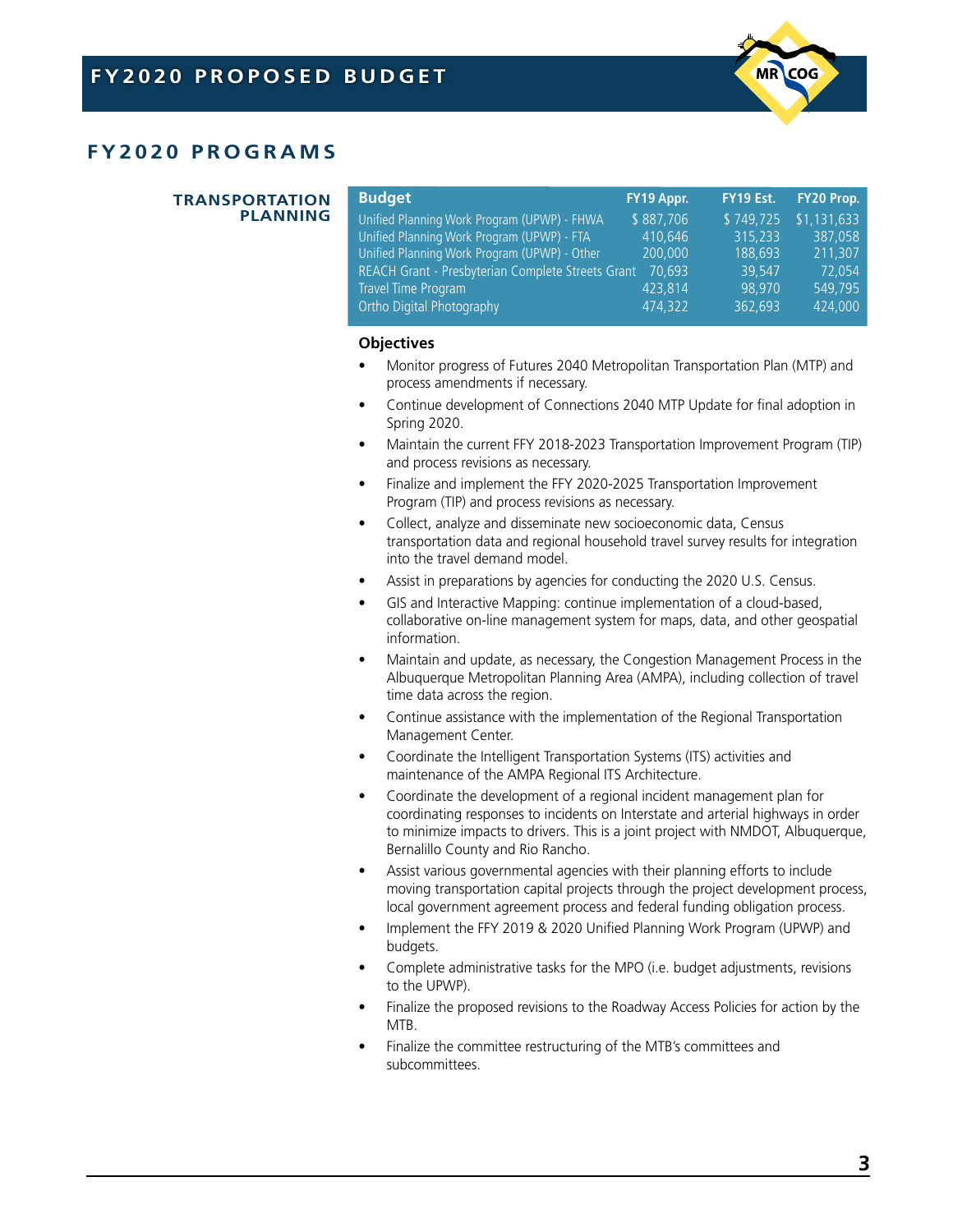

#### **RURAL TRANSPORTATION PLANNNING**

| <b>Budget</b><br>Regional Transportation | FY19 Appr. | LFY19 Est. \ | <b>FY20 Prop.</b> |
|------------------------------------------|------------|--------------|-------------------|
| Planning Organization (RTPO)             | \$110,250  | \$103.816    | \$106,250         |

#### **Objectives**

- Maintain a coordinated rural transportation planning process for local public agencies including tribes located outside the AMPA.
- Provide staff support to local and regional health initiatives that emphasize transportation as a means for combative and preventative measures for improving health and wellness.
- Provide technical assistance, such as mapping, strategic long range planning and project development to participating local agencies and tribes.
- Implement and update the RTPO Regional Transportation Plan.

# **ECONOMIC DEVELOPMENT**

| <b>Budget</b>                                     | FY19 Appr. | FY19 Est. | FY20 Prop. |
|---------------------------------------------------|------------|-----------|------------|
| Economic Development Administration               | 116,667    | \$116,667 | \$116,667  |
| Agribusiness                                      | 62,000     | 14.425    | 39.566     |
| Regional Transportation and Logistics Study       | 7.250      | 2.742     | 2.674      |
| <b>Grant Administrator for EDA Capital Grants</b> | 75,000     | 14.090    | 60.910     |

- Work with local economic development partners and advisory board members of the MRCOG Board to develop the new five-year Comprehensive Economic Development Strategy (CEDS), provide technical assistance to communities and entities pursuing EDA funding, develop projects that result in EDA investment in the region.
- Manage the administration of the EDA grants for the Partnership for Community Action and the Village of Los Lunas.
- Work with and provide administrative support to the Metro New Mexico Development Alliance to promote economic development through the website www.ingenuitycentral.org.
- Work with regional partners and economic development professionals to monitor economic development trends.
- Work with NewMARC (New Mexico Association of Regional Councils) on common economic development objectives, such as NewMARC source material, FUNDIt, and implementing and updating the statewide CEDS.
- Manage the LandLink website and corresponding Ag Fund to preserve agricultural lands and a viable agriculture economy.
- Develop and jointly manage new Workforce Development ad hoc committee for Economic Development.
- Manage the implementation of the Transportation and Logistics Hub Study recommendations, particularly projects related to the Airport District, the Freight Committee of the TCC, and other special projects.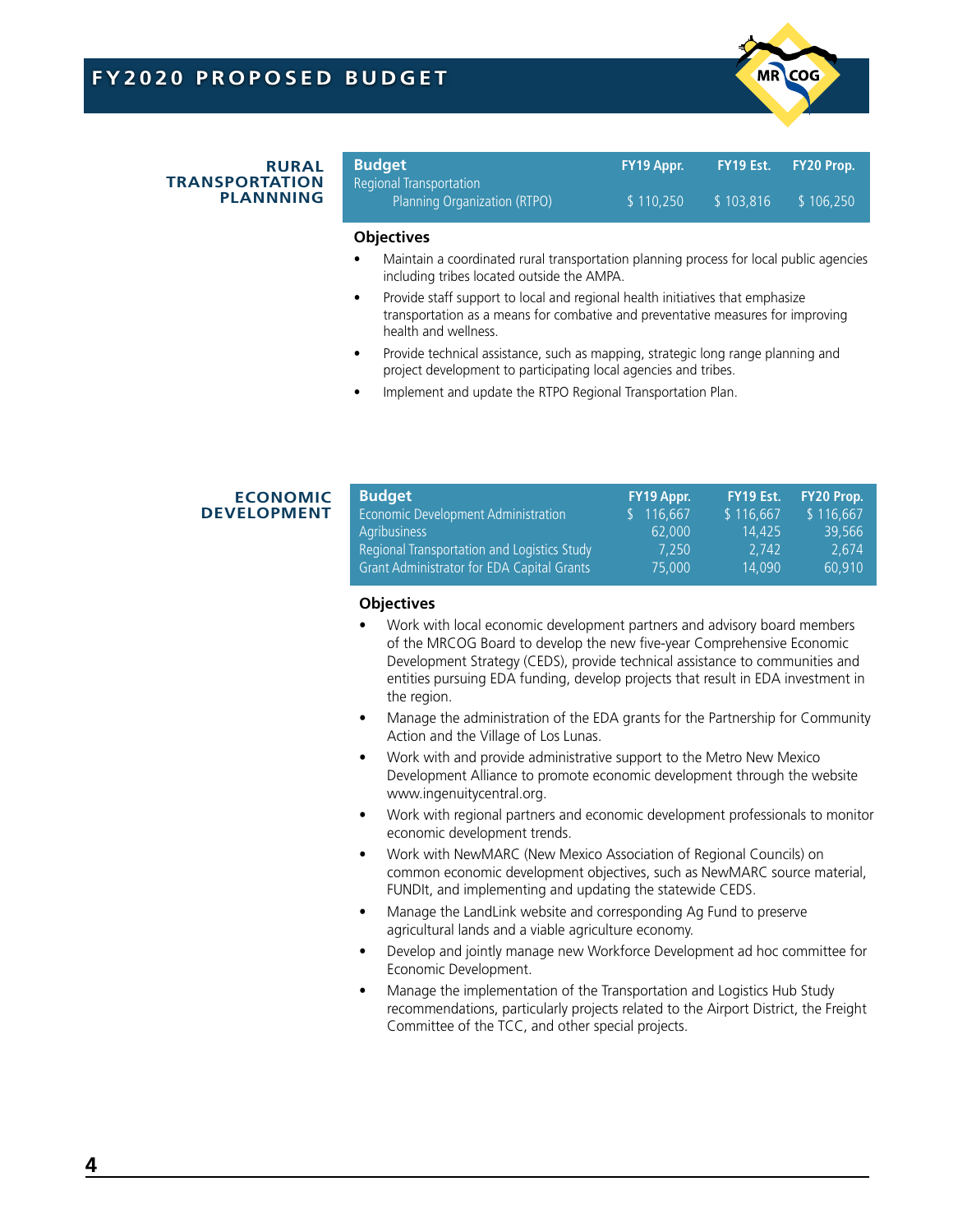

#### **TRAFFIC SURVEILLANCE PROGRAM**

Traffic Surveillance Program

**Budget FY19 Appr. FY19 Est. FY20 Prop.**

### **Objectives**

- Collect all required traffic counts: volume, vehicle classification, special counts, and bicycle and pedestrian count in the four-county area (approx. 900 per year) and transmit them to NMDOT for incorporation into the Highway Performance Monitoring System (HPMS).
- Complete and distribute the annual Traffic Flow Maps.
- Purchase a new traffic count van in 2020 if NMDOT provides funding.

#### **RIO METRO REGIONAL TRANSIT DISTRICT**

| <b>Budget</b>        | FY19 Appr.              | FY19 Est. FY20 Prop. |
|----------------------|-------------------------|----------------------|
| Rio Metro Operations | \$7,700,000 \$7,313,760 | 7.800.000            |

- With funding secured, significantly advance the implementation of Positive Train Control (PTC), including wayside and on-board equipment, the back office and the communications network. Also during FY20, preparation will begin for training, testing and revenue demonstration service which will start in the first half of FY21. Due to the high rate of cash flow during implementation and the reimbursable status of federal grant funds, revenues and expenditures will be closely monitored to maintain adequate cash flow.
- Rio Metro capital projects for FY20 also include constructing the new Alameda siding between Alameda Blvd. and Alameda Rd. in Albuquerque to reduce delays and improve operating efficiencies; improvements on the NMDOT-owned tracks between Lamy and Madrid, which is used almost exclusively by Amtrak's Southwest Chief (funded through the NMDOT's 2017 TIGER award); and collaboration with the City of Albuquerque and other stakeholders to determine if and how the Rail Runner may serve Balloon Fiesta Park.
- Rio Metro's Planning Division will continue to integrate the recently developed Transit Asset Management plan into the budget and capital planning process; refine the internal "dashboard" of financial, capital and operational data; complete the design and engineering for Phase II of the Town of Bernalillo Pedestrian Improvements; and pursue funding for the Valencia County Transit Facility.
- Continue ongoing stakeholder engagement and use regional transit to promote economic development by advocating for the value of regional transit; communicating, collaborating with local and regional economic development agencies; and promoting Transit Oriented Development.
- Marketing goals include publishing a "Riding Rio Metro" brochure that encompasses all services and positions Rio Metro as a multi-modal transportation organization. Also, create vignettes of passengers from different target profiles sharing why they ride and expand Rio Metro's digital platform to include billboards.
- The Transit Division will monitor the performance of the newly implemented Route 210 bus on NM 6 in Los Lunas; identify potential changes to Rio Rancho Dial-a-Ride; and, identify and evaluate changes to the Job Access program that would improve operational efficiency.